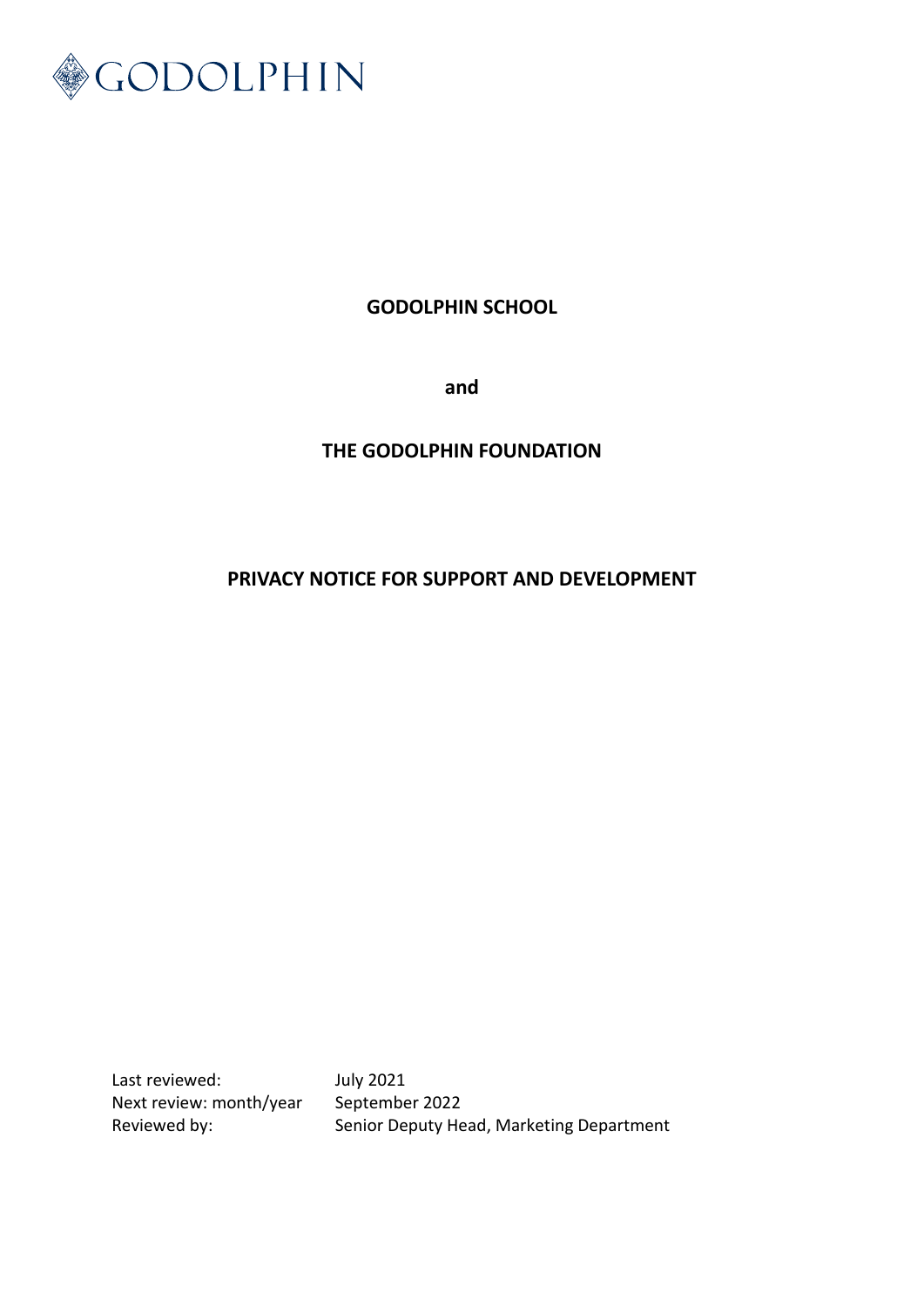

#### **PRIVACY NOTICE FOR SUPPORT AND DEVELOPMENT**

#### **1 Introduction**

- **1.1** We take your privacy very seriously. We ask that you read this Privacy Notice carefully as it contains important information on who we are, how and why we collect, store, use and share ("process") personal information, your rights in relation to your personal information and how to contact us and supervisory authorities in the event you have a complaint.
- **1.2** This privacy notice relates to our processing of personal information for the purposes of support and development. We have a separate privacy notice for parents and pupils which relates to our processing of personal information for primarily educational purposes and the Old Godolphin Association (OGA) has its own privacy notice relating solely to alumnae.

# **2 What is personal information?**

Personal information is information that identifies you as an individual and relates to you, for example, your name, contact details, relationship with the School and financial information.

# **3 Who we are**

- **3.1** The Godolphin School ("the School") is an independent school and a registered charity (number 309488) located at Milford Hill, Salisbury, Wiltshire, SP1 2RA. The School is administered by its corporate trustee, The Godolphin School Trustee Limited (company number 08527491), of the same address.
- **3.2** The School works in close conjunction with The Godolphin Foundation (registered charity no 1168399) (the Foundation) in respect of its fundraising and development activities. The Foundation is a separate entity set up by us to provide financial and other support to the School. Some of the information processing mentioned in this privacy notice is carried out by the Foundation (using School staff and facilities) and the School and the Foundation are joint controllers in relation to that processing which is subject to a data sharing agreement and to applicable data protection laws.
- **3.3** Further information about the data sharing agreement is available from our Privacy Officer whose contact information is given at the end of this notice.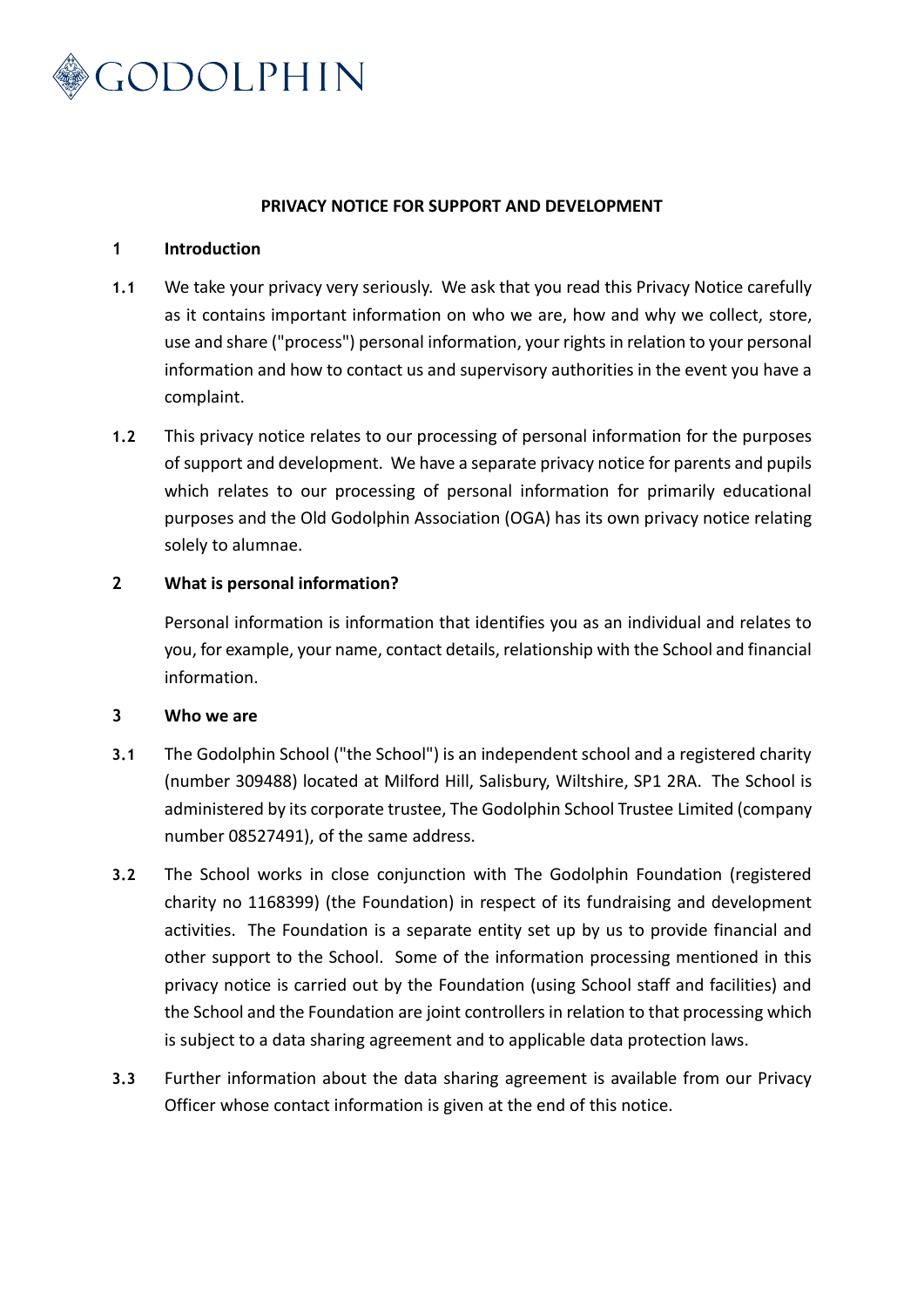# GODOLPHIN

#### **4 The personal information we collect and use**

- **4.1** You provide us with information about yourself during the course of our relationship with you. We may also obtain information about you from other sources in the public domain, such as LinkedIn, Facebook, Twitter and media articles.
- **4.2** The personal information which we may collect and use includes the following:
	- **4.2.1** Your name and contact details;
	- **4.2.2** The dates when you or your child attended the School;
	- **4.2.3** If you are a former staff member, the dates when you worked at the School;
	- **4.2.4** If you are a former governor or volunteer, the dates of your association with the School;
	- **4.2.5** If you are a former pupil, information about your achievements and interests as a pupil;
	- **4.2.6** Where you attended university and your occupation;
	- **4.2.7** How you like to hear from us, for example, whether you have signed up to receive emails from us;
	- **4.2.8** Your involvement with us, for example, whether you carry out any volunteering on behalf of the School;
	- **4.2.9** Records of any donations made by you and your Gift Aid status if applicable;
	- **4.2.10** For catering purposes, any dietary requirements that you have provided;
	- **4.2.11** Details of any disability which you may have, so that we may make reasonable adjustments for you;
	- **4.2.12** Information and documents required to identify you, to conduct legally required due diligence and to undertake wealth-screening. This may be obtained from publicly available sources such as Google, Companies House, the Charity Commission and media articles or from other third party sources which are not publicly available:
	- **4.2.13** Photographs and videos of you to use in our publicity materials or on our social media platforms and website; and
	- **4.2.14** CCTV images of you taken in public spaces at the School.

# **5 How we use your personal information**

**5.1** We use your information for the following purposes: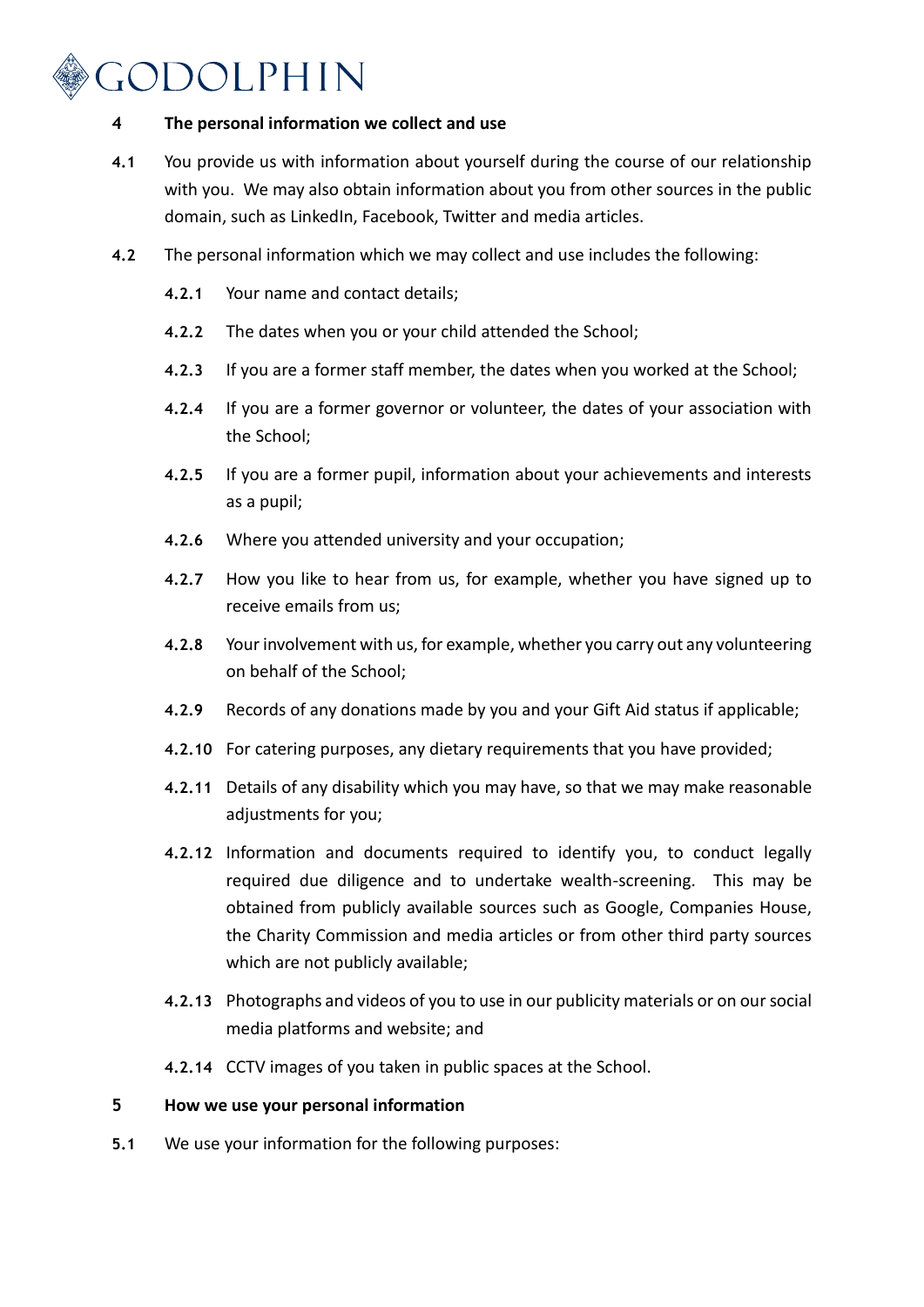

- **5.1.1** To keep you informed about events and activities at the School, such as concerts, plays and lectures, and in relation to your attendance at those events;
- **5.1.2** To keep you informed about what is happening at the School;
- **5.1.3** In connection with ways in which you might support the School, such as volunteering;
- **5.1.4** In connection with your providing financial support to the School, including making donations to the School, specific fundraising campaigns and requests for sponsorship; and
- **5.1.5** To facilitate interaction between members of the School community, such as the School's online portal which allows alumnae to communicate. This can be found here: [http://godolphincommunity.org/;](http://godolphincommunity.org/)
- **5.1.6** To comply with our legal obligations.

# **6 Who we share your personal information with**

- **6.1** The third parties with whom we will or may share your personal information are:
	- **6.1.1** Local authorities, the Independent Schools Inspectorate and the Department for Education in accordance with our legal obligations, for example regarding safeguarding concerns;
	- **6.1.2** Law enforcement bodies for safeguarding purposes, the prevention and investigation of crime and the prosecution of offenders;
	- **6.1.3** Other emergency services, the Health and Safety Executive and our insurers in the event of an emergency or incident at the School or one of our events;
	- **6.1.4** Our legal advisers for the purpose of obtaining legal advice;
	- **6.1.5** Event booking platforms or joint hosts in connection with your attending events;
	- **6.1.6** The Old Godolphin Association and the Foundation;
	- **6.1.7** External contractors we use to help us with our work, for example, database management, fundraising and wealth intelligence consultants.
- **6.2** We will only share personal information when we have a good reason to do so.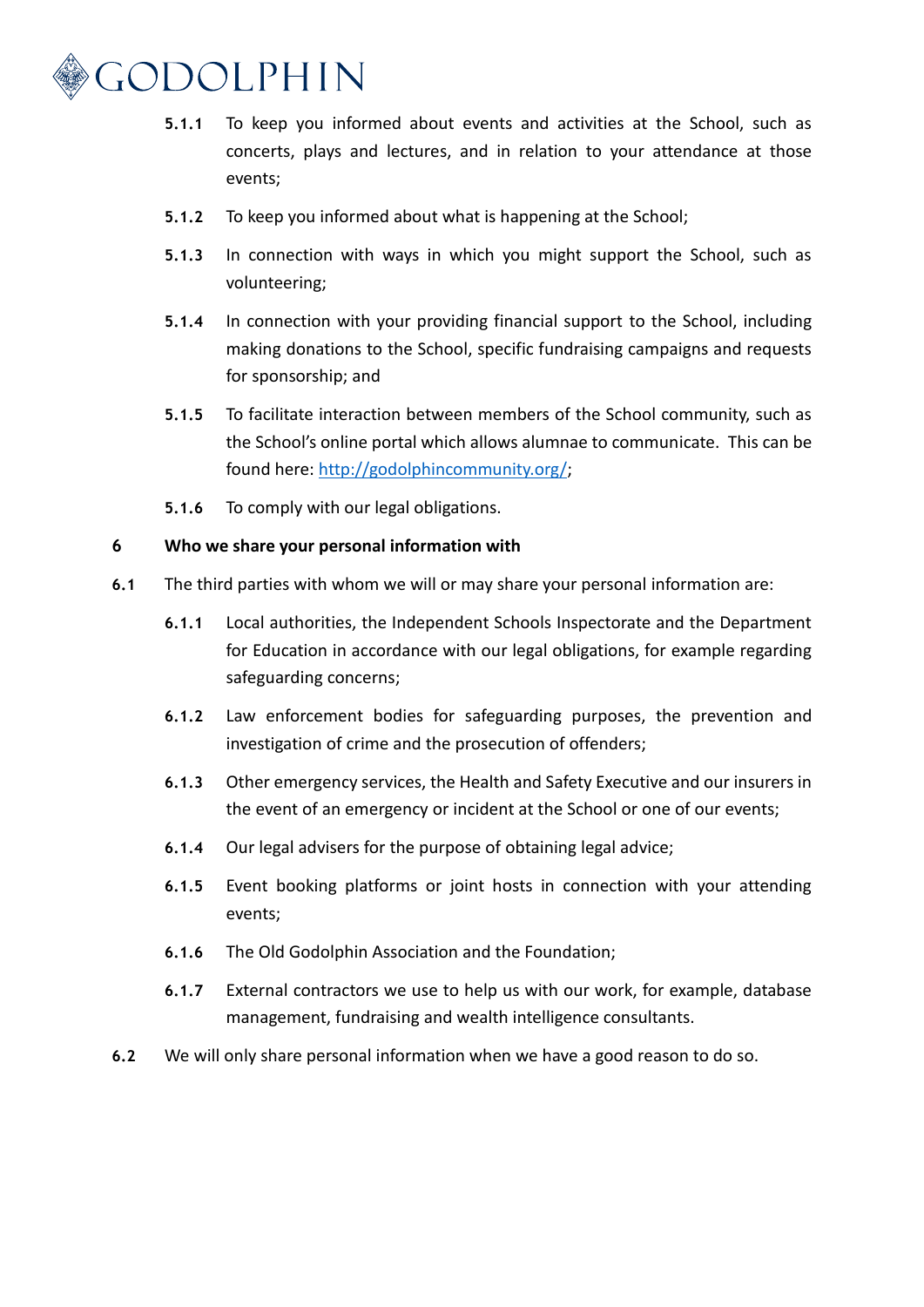# GODOLPHIN

# **7 Whether information has to be provided by you, and if so why**

**7.1** The provision of your personal information is necessary to our support and development activities. If you object to the provision of certain information, this may prevent you from participating in the activity to which it relates.

# **8 Reasons we can collect and use your personal information**

- **8.1** We rely on a number of different lawful bases in order when we collect and use your personal information.
- **8.2 Contract**: this allows us to process personal information where necessary for the performance of a contract to which you are a party (or intend to become a party). It applies where, for example, you buy tickets from us for an event that you want to attend.
- **8.3 Legal obligation:** this allows us to process personal information where necessary to comply with a legal obligation to which we are subject. It applies where, for example, we keep a record of who is attending an event, so that we can comply with our health and safety obligations.
- **8.4 Vital interests**: this allows us to process personal information on those very rare occasions where it is necessary to protect you or someone else from risk of death or serious injury.
- **8.5 Public task**: this allows us to process personal information where necessary for the performance of a specific task which is in the public interest and set out in law, such as the reporting of safeguarding concerns.
- **8.6 Consent**: in limited circumstances, we will not process your personal information without your prior consent, for example, if we believe that photographs or videos of you are more than usually intrusive or if consent is required by data protection laws to send you unsolicited direct marketing material by email or text. You can withdraw your consent at any time by contacting our Privacy Officer using the contact details at the end of this notice. Any use of your personal information before you withdraw consent remains valid.
- **8.7 Legitimate interests:** this allows us to process personal information where necessary for our or another person's legitimate interests except where you have overriding privacy interests. We rely on this lawful basis for a large part of our processing activities and the legitimate interests which we have identified include:
	- **8.7.1** Ensuring that there is an active community of supporters which will benefit the School and members of the School community, such as current and former pupils and parents;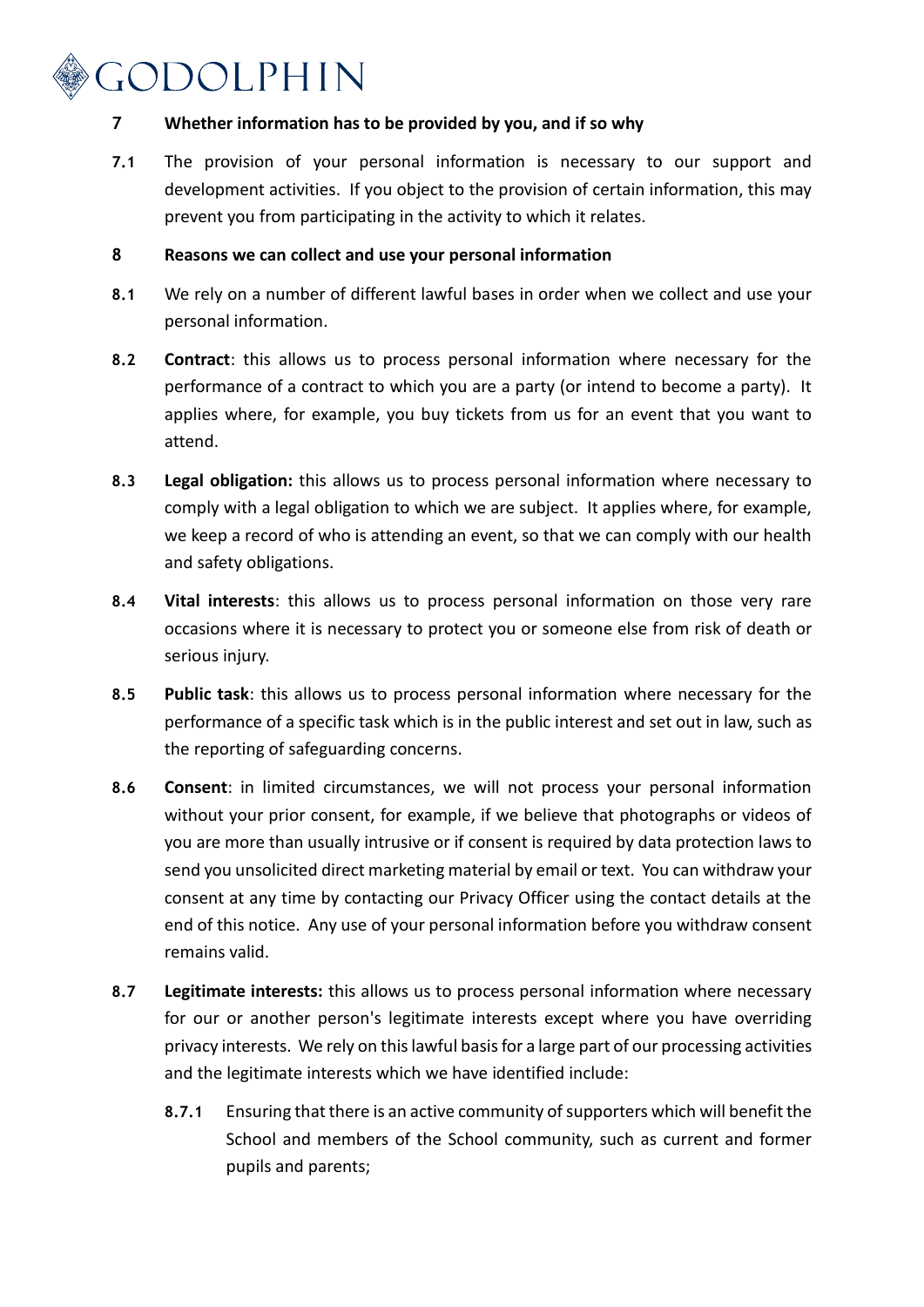

- **8.7.2** Promoting the objects and interests of the School. This includes fundraising, for example, if we want to raise money for new buildings or a bursary fund;
- **8.7.3** Administering our events;
- **8.7.4** Safeguarding and promoting the welfare of our pupils with whom you may be in contact;
- **8.7.5** Arranging work experience or mentoring for pupils;
- **8.7.6** Ensuring that we comply with our legal obligations;
- **8.7.7** Ensuring Site and IT security;
- **8.7.8** Using your information in connection with legal disputes, for example if you make a claim against the School;
- **8.7.9** Protecting the School's reputation.
- **8.8** We may rely on more than one lawful basis for some of our processing activities.

# **9 How long your personal information will be kept**

- **9.1** We will not retain your personal information for longer than necessary for the purposes described in this notice. It follows that our retention periods will vary depending on the type of personal information concerned, for example, we will retain your contact details for as long as you want to be part of the School Community; if you don't want us to contact you, we will need to retain a record of that, so that we don't inadvertently add you to our mailing list in the future.
- **9.2** Our retention periods are generally dictated by the following criteria:
	- **9.2.1** Statutory or regulatory requirements;
	- **9.2.2** The limitation period within which legal claims may be brought and the duration of any claims;
	- **9.2.3** The period for which your personal information is still being used, for example, to keep you informed about our news and how you can support us or for historical research or statistical purposes.
- **9.3** When it is no longer necessary to retain your personal information, we will delete or anonymise it.

# **10 Keeping your personal information secure**

**10.1** We have appropriate security measures in place to prevent personal information from being accidentally lost, or used or accessed in an unauthorised way. We limit access to your personal information to those who have a genuine need to know it. Those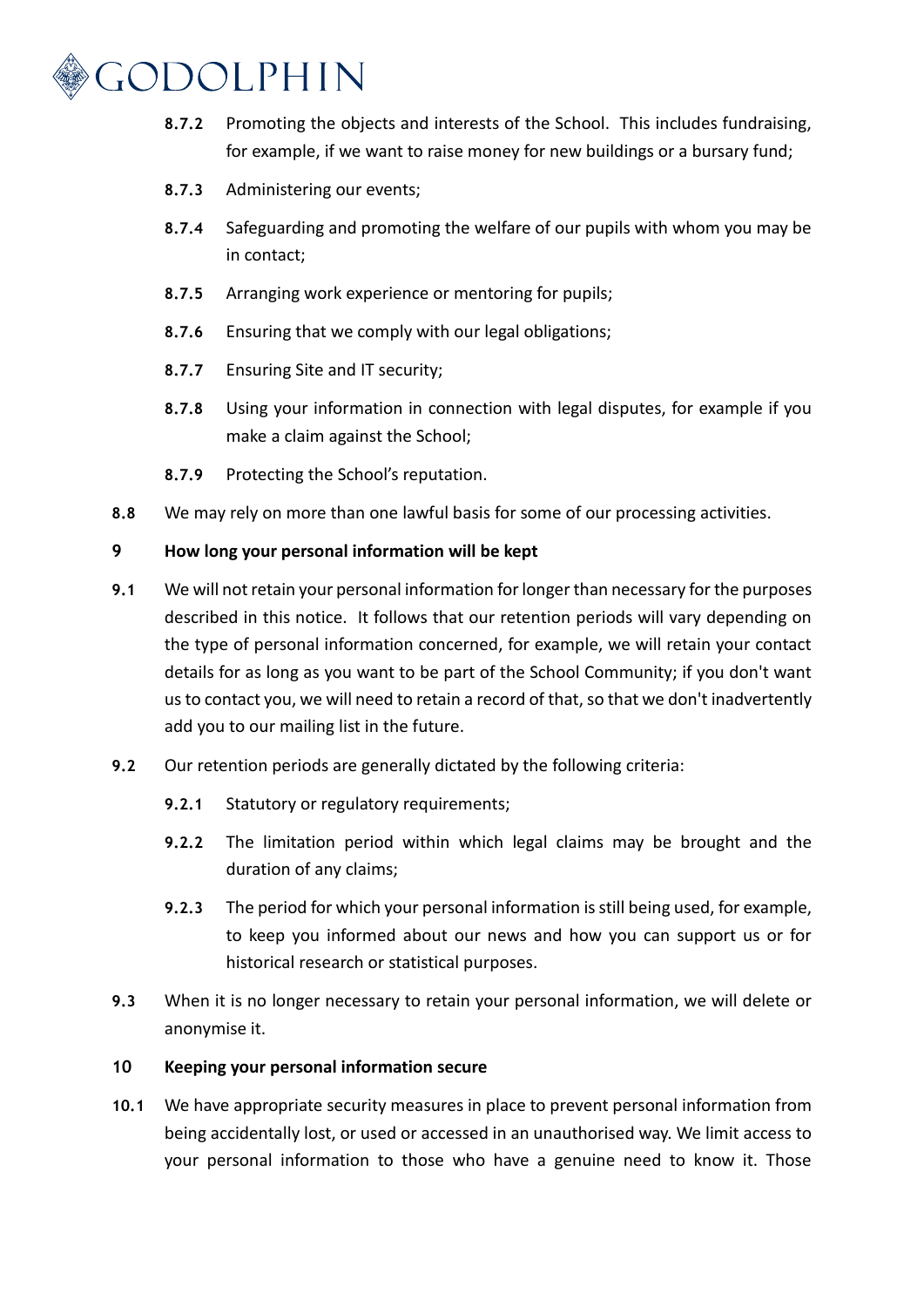

processing your information on our behalf will do so only in an authorised manner and are subject to a duty of confidentiality.

**10.2** We also have procedures in place to deal with any suspected data security breach. We will notify you and any applicable regulator of a suspected data security breach where we are legally required to do so.

# **11 Transfer of your information out of the UK**

- **11.1** We do not usually transfer your information out of the UK during the course of our general operations. There are some exceptions which include:
	- **11.1.1** Where you ask us to communicate with you overseas, for example, if you are on holiday or live outside the UK;
	- **11.1.2** Where we need to communicate with third parties in relation to a School event outside the UK;
	- **11.1.3** Where we use overseas consultants to help us with our work.
- **11.2** We will ensure that any transfers of your personal information outside the UK are made:
	- **11.2.1** With your consent;
	- **11.2.2** To countries or organisations which are the subject of an EU Commission adequacy decision or UK adequacy regulation as appropriate;
	- **11.2.3** Subject to an agreement containing the EU's standard contractual clauses or the UK's standard data protection clauses as appropriate; or
	- **11.2.4** Otherwise in compliance with applicable data protection laws.

For more information about the safeguards in place for our transfers of personal information outside the UK, please contact the privacy officer.

# **12 Your rights**

- **12.1** Under applicable data protection laws, you have a number of important rights which you can exercise free of charge. In summary, those include the right to:
	- **12.1.1** Access your personal information and certain other supplementary information that this Privacy Notice is already designed to address;
	- **12.1.2** Require us to correct any mistakes in your information which we hold;
	- **12.1.3** Require the erasure of personal information concerning you in certain situations;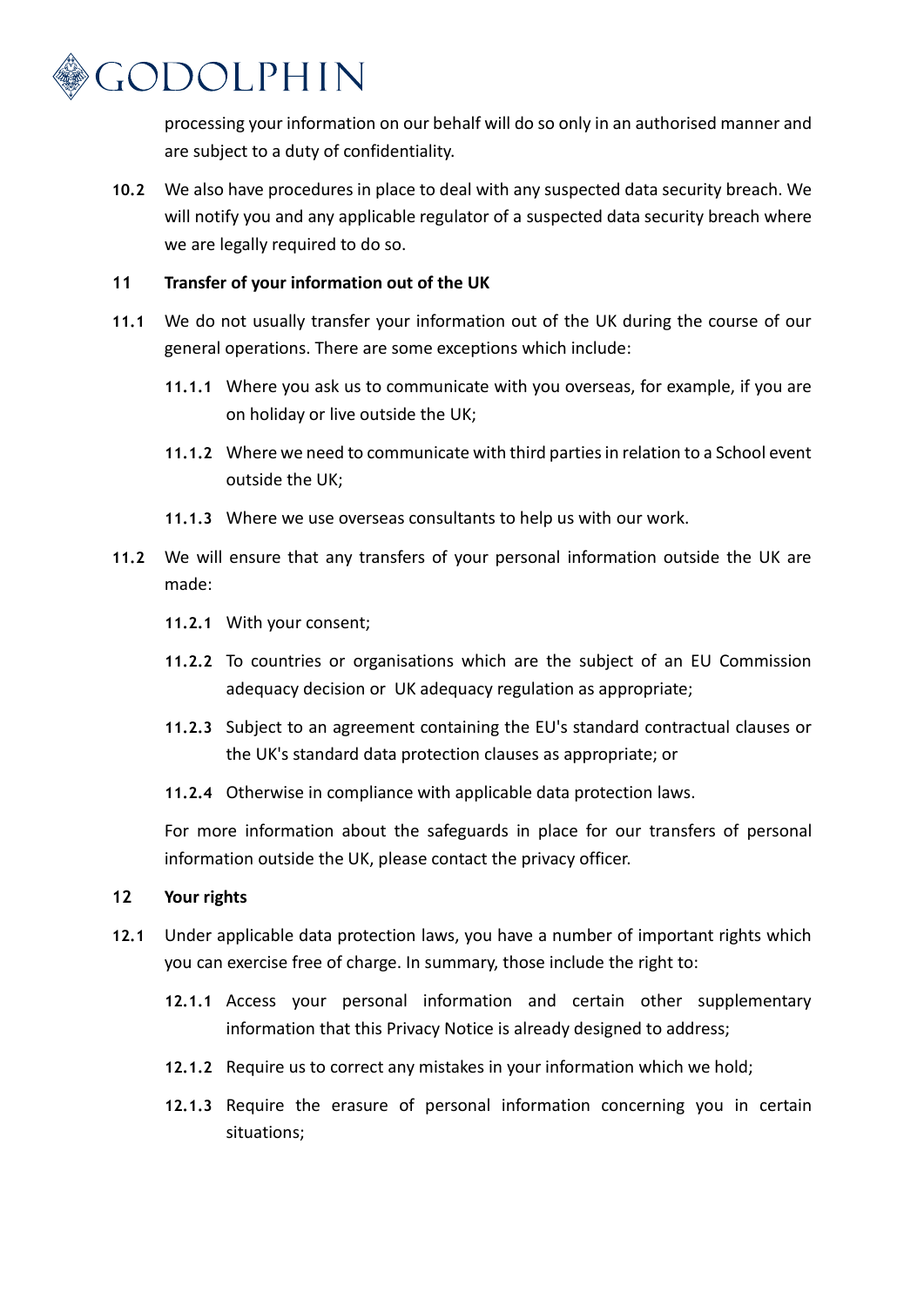

- **12.1.4** Receive the personal information concerning you which you have provided to us, in a structured, commonly used and machine-readable format and have the right to transmit that information to a third party in certain situations;
- **12.1.5** Object at any time to processing of personal information concerning you for direct marketing;
- **12.1.6** Object to decisions being taken by automated means which produce legal effects concerning you or similarly significantly affect you;
- **12.1.7** Object in certain other situations to our continued processing of your personal information, for example, where we process personal information on the basis of 'legitimate interest'; and
- **12.1.8** Otherwise restrict our processing of your personal information in certain circumstances.
- **12.2** For further information on each of those rights, including the circumstances in which they apply, see the Guidance from the UK Information Commissioner's Office (ICO) on individuals' rights under the UK GDPR.
- **12.3** If you would like to exercise any of these rights, please:
	- **12.3.1** Contact our Privacy Officer;
	- **12.3.2** Let us have enough information to identify you;
	- **12.3.3** Let us have proof of your identity and address (a copy of your driving licence or passport and a recent utility or credit card bill); and
	- **12.3.4** Let us know the information to which your request relates.
- **12.4** If you would like to unsubscribe from any marketing communications you receive from us, please contact our Privacy Officer. It may take up to five working days for any changes to be implemented. Until that point, our continued use of your information will be lawful.

# **13 How to complain**

- **13.1** We hope that we can quickly and satisfactorily resolve any query or concern you raise about our use of your information. Please contact our Privacy Officer in the first instance.
- **13.2** You also have the right to complain to the Information Commissioner who may be contacted a[t https://ico.org.uk/concerns/.](https://ico.org.uk/concerns/) If you live or work outside the UK but within the EU or EEA, you can also complain to your local supervisory authority.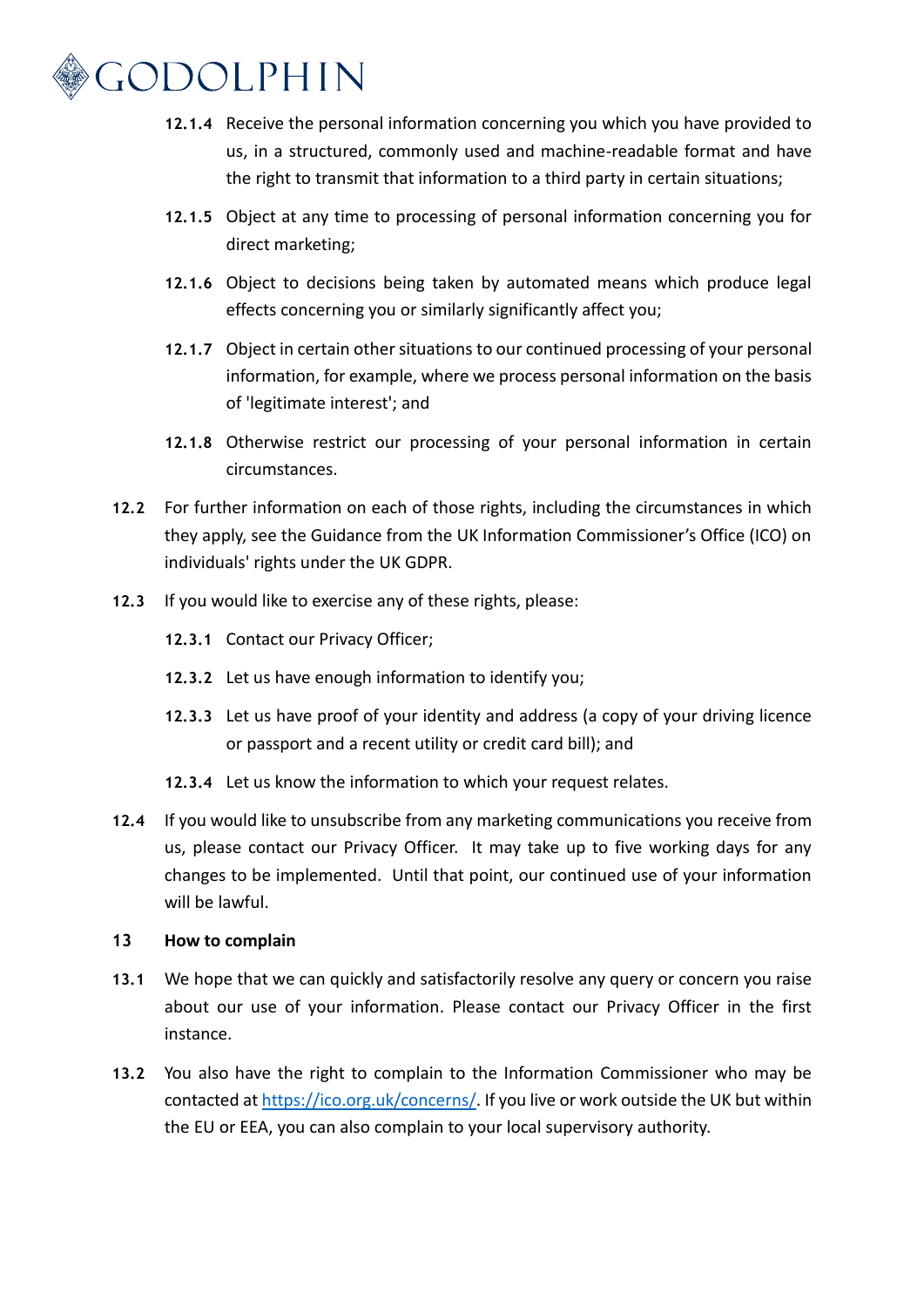

# **14 Changes to this Privacy Notice**

**14.1** We may change this Privacy Notice from time to time. Please check it periodically.

# **15 How to contact us**

- **15.1** Please contact our Privacy Officer if you have any questions about this privacy notice or your data protection rights using the following contact information:
	- 15.1.1 By email on [privacy@godolphin.org;](mailto:privacy@godolphin.org)
	- **15.1.2** By telephone on 01722 430500; or
	- **15.1.3** By post at Godolphin School, Milford Hill, Salisbury, SP1 2RA.

# **16 Do you need extra help?**

**16.1** If you would like this notice in another format (for example: audio, large print, braille) please contact us (see 'How to contact us' above).